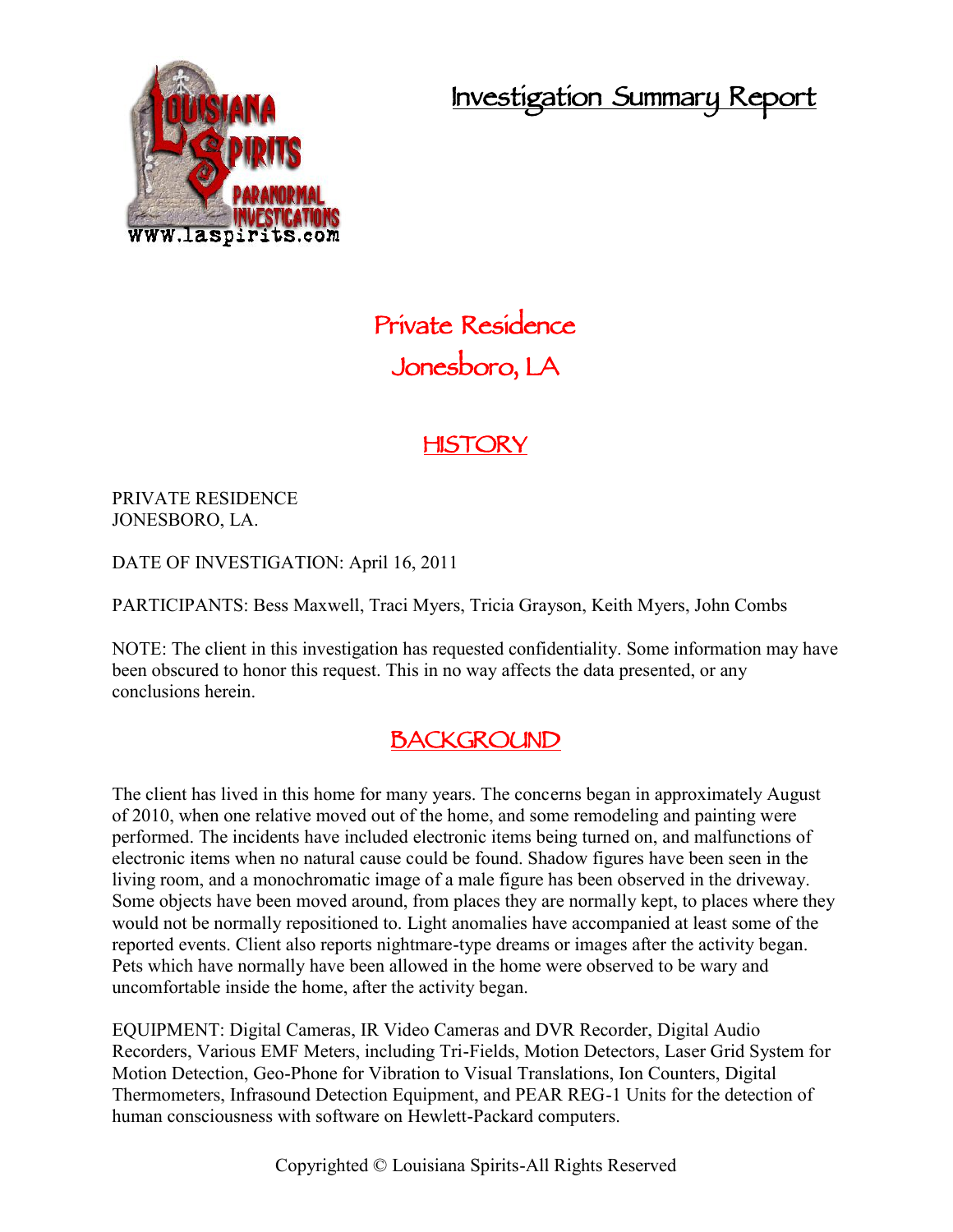### **INVESTIGATION**

At the time of investigation, and in the places investigated, no abnormal positive ion counts were found, and no infrasound standing waves were noted. No abnormal EMF fields were detected in areas where individuals might receive prolonged exposure. No anomalies were detected in still photography, or on video. No anomalous hot or cold spots were detected. No unexplainable motion noted by motion detectors. Geophone anomaly is listed under personal experiences of observers.

#### **ELECTRONIC VOICE PHENOMENON**

A total of seven possible audio anomalies were examined by La. Spirits members, including an EVP full-time analyst. It is noted that one audio recording was of a bump/thump on a wall, heard by three individuals and recorded. However, it was not in a response to communicate, and could have been a natural noise, and is not considered evidential. EVP one, in a back bedroom, investigators Bess Maxwell, Traci Myers and Keith Myers recorded an EVP of what is thought to be an EVP of an individual singing, and is indicative of songs known as spirituals. The exact words were indeterminate, but the singing voice is indicative as above. EVP two, in the same room, with the same 3 investigators, consists of a young, male voice, stringing out the word "let's" in the phrase, "Let's go". EVP three was recorded in the "doll room", with the three above investigators present. Bess Maxwell comments "anomalies and maybe it was moving those dolls". A male voice speaks the word "dolls" on top of Bess Maxwell's word "dolls". The voice was not Keith Myers. EVP four was recorded by the three investigators recording the above three clips. The clip four was caught in the doll room. The investigators wee discussing a geophone that had fired for no apparent, natural cause, indicating that "You don't want to look right at those lights". Keith Myers replies, "They're bright". A female voice, neither Bess Maxwell, or Traci Myers, indicates "I do in the summertime". The other sound clips were not considered strong enough to be evidentiary in nature. See appendix "C" for more information on EVP standards and indications.

#### **PERSONAL EXPERIENCES**

Personal experiences are those that involve phenomena personally observed, heard, felt, etc. by researchers during the investigation that may not be readily explained by normal means, by experienced researchers.

John Combs: One of the events attributable to the paranormal is the sudden draining of batteries. Because of this, I normally replace batteries in the items I used the most, on each research project. Before leaving home, I did replace the batteries in my flashlight. The package that the batteries came from was reasonably new, and the prior batteries that I had use did function normally, so I have reason to believe that the ones I placed into the flashlight that afternoon were not factory defective. On location, about ten minutes after beginning to use the flashlight, though the ten minutes were not of constant use, the batteries were completely drained, and hot to the touch. No natural explanation could be found.

Light Anomaly: In the room in which it was reported that a doll had been moved, investigator Tricia Grayson observed a large ball of light above the cabinet on which the doll rested, moving from right to left. This was approximately 9:45 to approximately 9:50 P.M. This area is on the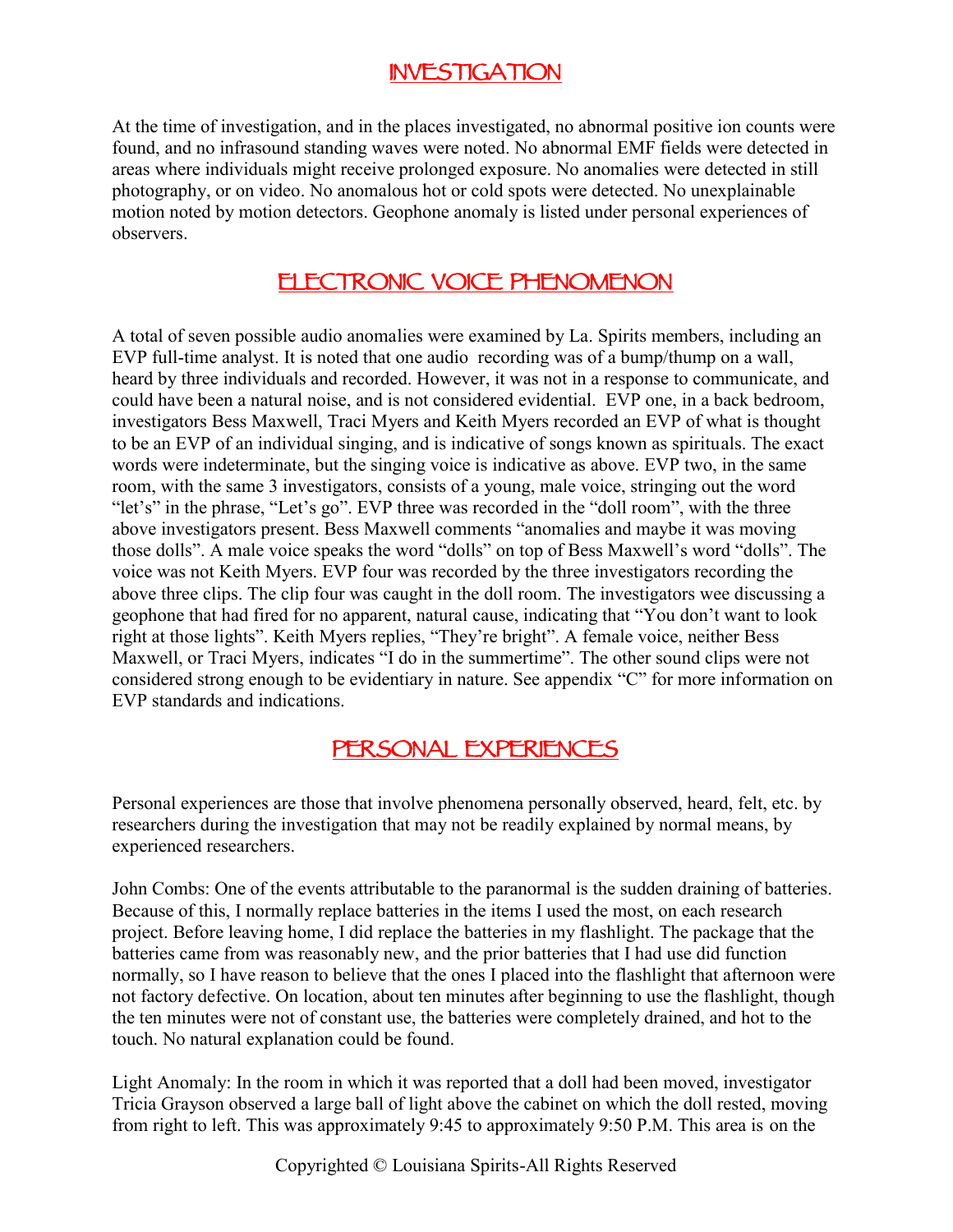back side of the home, and no outside light could have caused the phenomenon, and we did attempt to recreate the event also by driving in front of the home, both directions, and at varying speeds, but this would not duplicate the event. Later, a geophone placed on top of this cabinet did fire repeatedly, when no local vibrations were noted that could have caused the firing. These events were witnessed by investigators Bess Maxwell, Tricia Grayson, and Keith Myers. In the master bedroom, under observation by Bess Maxwell, Tricia Grayson, and Keith Myers, a flashlight flickered, then came on with no individual near it, after a request to turn on the light was made. This occurred at approximately 11:07 P.M. At 12:13 A.M, in the living room, a flashlight was turned on again with no one near this light, after a request was made to do so.

## **SECTION TWO CONSCIOUSNESS DETECTION**

This testing is passive in nature and designed to detect through quantum tunneling, the probability that a human type consciousness may be present affecting the REG- 1 units, when all incarnate consciousness has been removed from the area of testing. The minimum reporting standard for this type of testing is  $p < .05$ , with the  $.05$  being the probability the event could be the result due to chance alone in the probability distribution. A total of 57 tests were run, in all areas of the residence. At the minimum reporting standard of .05, we could expect to receive 2.85 false positive tests, due to chance alone.  $(57 \times 5\% = 2.85)$  This would be rounded off, of course, to three false positives expected. We received a total of twenty positive tests, as opposed to three expected by chance. The actual mean score of the twenty tests, as many did exceed below .05, was p< .033543. The corrected expectation, from actual data, would therefore be 1.91 false positives, rounded up to two. Therefore, we received eighteen more positive tests than chance alone could account for at normal probability distribution. The tests and scores were as follows:

#### COMPUTER 1

Master bath, test 1 z= 1.652 p < .049267 Bedroom, right rear test  $3 z = 2.086$  p $\leq$  0.018489 Kitchen, test 5 z= 2.227 p< .012974 Kitchen, test 6 z= 3.099 p< .000971 Kitchen, test  $7 z= 1.670$ 

#### COMPUTER 2

Master bedroom, test  $2 \text{ z} = 1.715 \text{ p} \leq .043173$ Master bedroom, test  $3 \text{ z} = 2.074 \text{ p} \le .01904$ Master bedroom, test  $4 \text{ z} = 1.845 \text{ p} \leq .032519$ Master bedroom, test 5 z= 2.073 p< .019086 Master bedroom, test 6  $z=1.668$  p $\leq$  047658 Master bedroom, test  $7 z= 1.660 \text{ p} \le .048457$ Hall, test 1 z= 1.645 p< .049985 Living room, test 6  $z=1.783$  p< .037293

COMPUTER 3 Bedroom, left rear, test  $4 \text{ z} = 1.658 \text{ p} \le .048659$ Main bathroom, test  $3 \text{ z} = 1.647 \text{ p} \le .049779$ Kitchen, test 2 z= 2.758 p< .002908